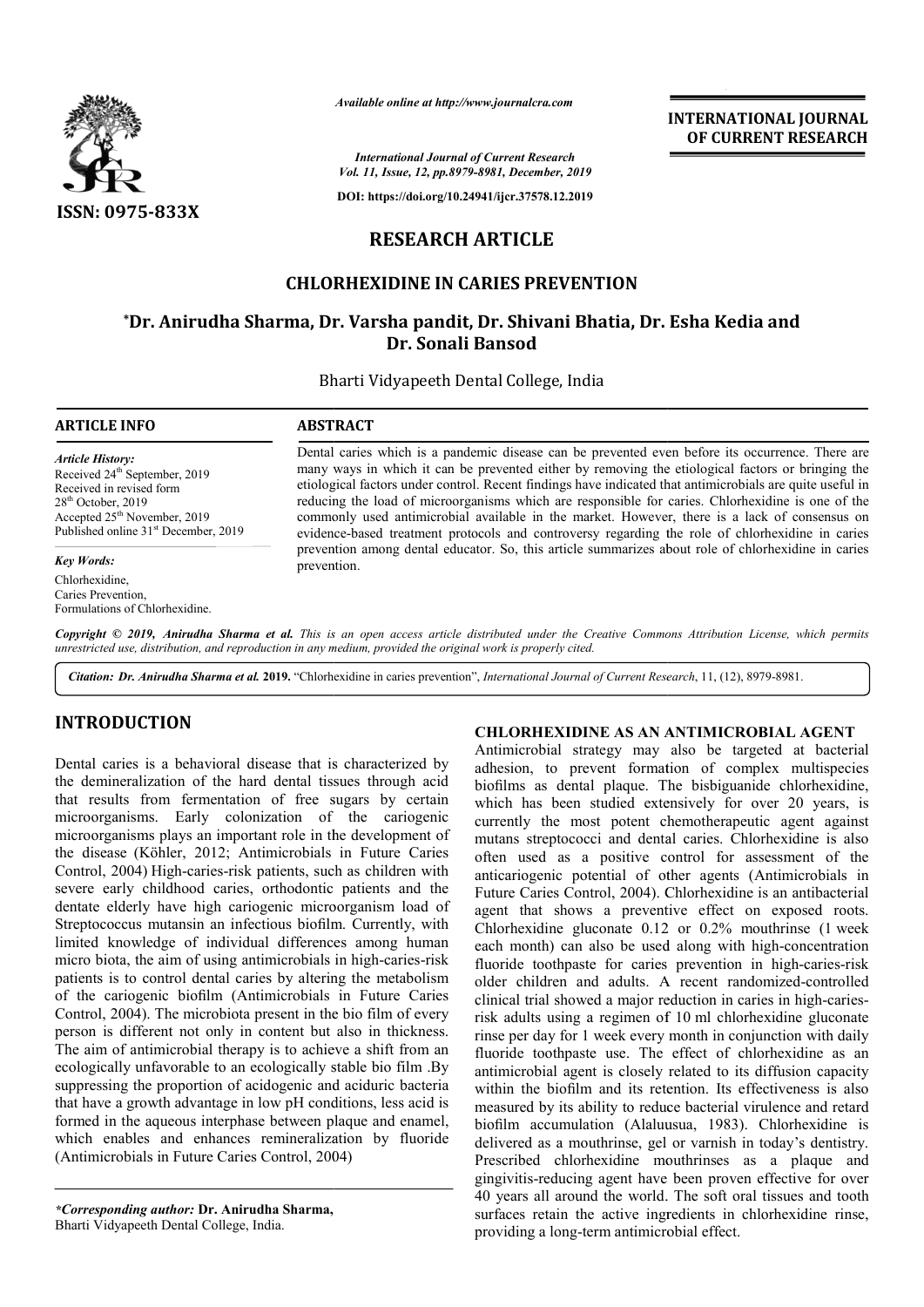Chlorhexidine as a mouthrinse contains different concentrations in different countries (Table 1). Chlorhexidine mouthrinse cannot be used for patients that are younger than six years old because of the high risk of swallowing the liquid. Chlorhexidine gel and varnish may be applied to people of all ages because of good compliance and minimised side effects such as staining. Chlorhexidine gel may be applied as a paste at home or in trays in the dental clinic. Studies have revealed that intensive application (3–4 daily applications over 2 days or daily application for 10–14 days) may provide reduction in the level of Streptococcus mutans, but large individual variations exist regarding its effect. It is, therefore, advised that the levels of these microorganisms are reassessed over the course of the therapy. The antibacterial effect of available chlorhexidine varnish (1 % Cervitec Plus, IvoclarVivadent; 10 % Prevora, CHX Technologies; or 40 % EC-40, Biodent BV) may last for 3 months. Different treatment regimes are in use. Regimes that consist of 2–3 applications at the start and 1 month or 3 months' follow-up of varnish application have been tested and have yielded conflicting results (Tang et al., 2015; Derks, 2008).

| Table 1. Different concentrations in different countries |  |
|----------------------------------------------------------|--|
|----------------------------------------------------------|--|

| Antimicrobial                       | Formulation                   | Concentration                                                                                          | Product                                                                                                                       |
|-------------------------------------|-------------------------------|--------------------------------------------------------------------------------------------------------|-------------------------------------------------------------------------------------------------------------------------------|
| <b>Chlorhexidine</b><br>gluconate   | Mouthrinse                    | 0.05%<br>0.12%<br>0.2%                                                                                 | Concool F <sup>®</sup><br>Peridex <sup>b</sup><br>Corsodyl <sup>o</sup>                                                       |
| Chlorhexidine                       | Gel                           | $0.2\%$ (+0.2% NaF)<br>$0.2\%$ (+0.32% NaF)                                                            | Cervitec Gel <sup>d</sup><br>TePe Gingival Gel*                                                                               |
| Chlorhexidine                       | <b>Varnish</b>                | $1\%$ (+1 % thymol)<br>10%<br>10%<br>20%<br>35%                                                        | Cervitec Plus <sup>4</sup><br>Chlorzoin <sup>t</sup><br>Prevora <sup>g</sup><br>BioC <sup>1</sup><br><b>EC 40<sup>b</sup></b> |
| lodine (povidone<br><i>iodine</i> ) | Mouthrinse<br>Solution gargle | 7%<br>$1\%$                                                                                            | Popiyodon Gargle <sup>®</sup><br><b>Retadinel</b>                                                                             |
| Essential oils $+$<br>ethanol       | Mouthrinse                    | $0.09\%$ 1.8-cineol<br>$0.06\%$ thymol<br>0.05% methyl salicylate<br>$0.04\%$ 1-menthol<br>27% Ethanol | Listerine <sup>k</sup><br>(Original)                                                                                          |

#### **Applications of Chlohexidine in Caries Prevention**

**Chlorhexidine and Early Childhood Caries:** Prevention of early childhood caries (ECC) continues to be a challenge in many disadvantaged communities. Although early colonisation by mutans streptococci (MS) has been identified as a risk factor for ECC, antimicrobial agents that are suitable for controlling cariogenic bacteria have not been extensively tested for preventing ECC. Fluoride varnish and povidone iodinehave been shown to be effective in reducing ECC; however, as these agents require professional application, they are unsuitable for children who are not likely to visit professional practices. Although a 40% CHX varnish has been reported to reduce ECC, it requires professional application. In contrast, gel preparations containing 0.2% or 1% CHX have shown promise in reducing MS in toddlers and can easily be applied by parents (Derks, 2008).

**Chlorhexidine and Orthodontic Treatment:** Although the antimicrobial effect of chlorhexidine on Streptococcus mutans has been established in children with fixed appliances, evidence of its carious lesion-inhibiting effect has been shown to be weak. However in the trial it was seen that in the study done by Derks et al ,daily application of chlorhexidine (0.12% gel) did not give additional benefits over twice daily toothbrushing with low-dose fluoride (304%) children's toothpaste in reducing early childhood caries (Tang, 2015; Derks, 2008).

**Chlorhexidine and Root Caries:** Chlorhexidine varnish controls the development of root carious lesions and reduces their occurrence in the elderly. These results may be explained by the surface characteristics of the root that may retain chlorhexidine better because of the exposure of dentine that provides a reservoir for the surface-bonded antibacterial. Low salivary flow in the elderly patients may also diminish the clearance from the retentive surface on the root, providing a prolonged antibacterial effect (Baca, 2009).

**Evidence on the Effectiveness of Chlorhexidine:** A recent Cochrane review of the effectiveness of chlorhexidine treatment on children and adolescents and evidence-based clinical recommendations and systematic reviewsfound no advantage in using chlorhexidine over no treatment or a placebo for coronal caries inhibition but showed that chlorhexidine containing products may diminish the bacterial load of the biofilm. Furthermore, the retentive effect of chlorhexidine varnish within the fissures of permanent molars was thought to prevent carious lesion development in fissures after twice or four times yearly application of the varnish over a period of 2 years. However, 1 year after discontinuation of the chlorhexidine varnish, compared to the non- chlorhexidine control group, the carious lesions in a group of children had increased to equal levels (Rethman et al., 2011; Walsh et al., 2015; Slot, 2011)

### **Conclusion**

In conclusion, chlorhexidine is a cariogenic microorganismsuppressing antimicrobial and may, therefore, be useful in reducing the bacterial load in high-caries-risk groups such as children with ECC, those wearing orthodontic fixed appliances and elderly people with reduced saliva flow in adjunction to biofilm removal. Evidence that supports the effectiveness of antimicrobial agent chlorhexidine in preventing dental caries and controlling carious lesion in non-high-caries-risk groups is not shown and hence further studies are required for the same. (Twetman, 2004)

# **REFERENCES**

- Alaluusua S., Renkonen OV. 1983. Streptococcus mutans establishment and dental caries experience in children from 2 to 4 years old. *Scand J Dent Res*., 91: 453–457. 5 Weintraub JA, Ramos-Gomez F, Jue B et al.
- Antimicrobials in Future Caries Control? A Review with Special Reference to Chlorhexidine Treatment SvanteTwetman Department of Odontology, Pediatric Dentistry, Umeå University, Umeå, Sweden Caries Res 2004;38:223–229
- Baca P., Clavero J., Baca AP., González-Rodríguez MP., Bravo M., Valderrama MJ. 2009. Effect of chlorhexidinethymol varnish on root caries in a geriatric population: a randomized double- blind clinical trial. *J Dent*., 37(9):679– 85.
- Derks A., Frencken J., Bronkhorst E., Kuijpers-Jagtman AM., 2008. Effect of chlorhexidine varnish application on mutans streptococci counts in orthodontic patients. *Am J Orthod Dentofacial Orthop*., 133(3):435–9.
- Köhler B, Andréen I. 2012. Mutans streptococci and caries prevalence in children after early maternal caries prevention: a follow-up at 19 years of age. *Caries Res.,* 46(5):474–80.